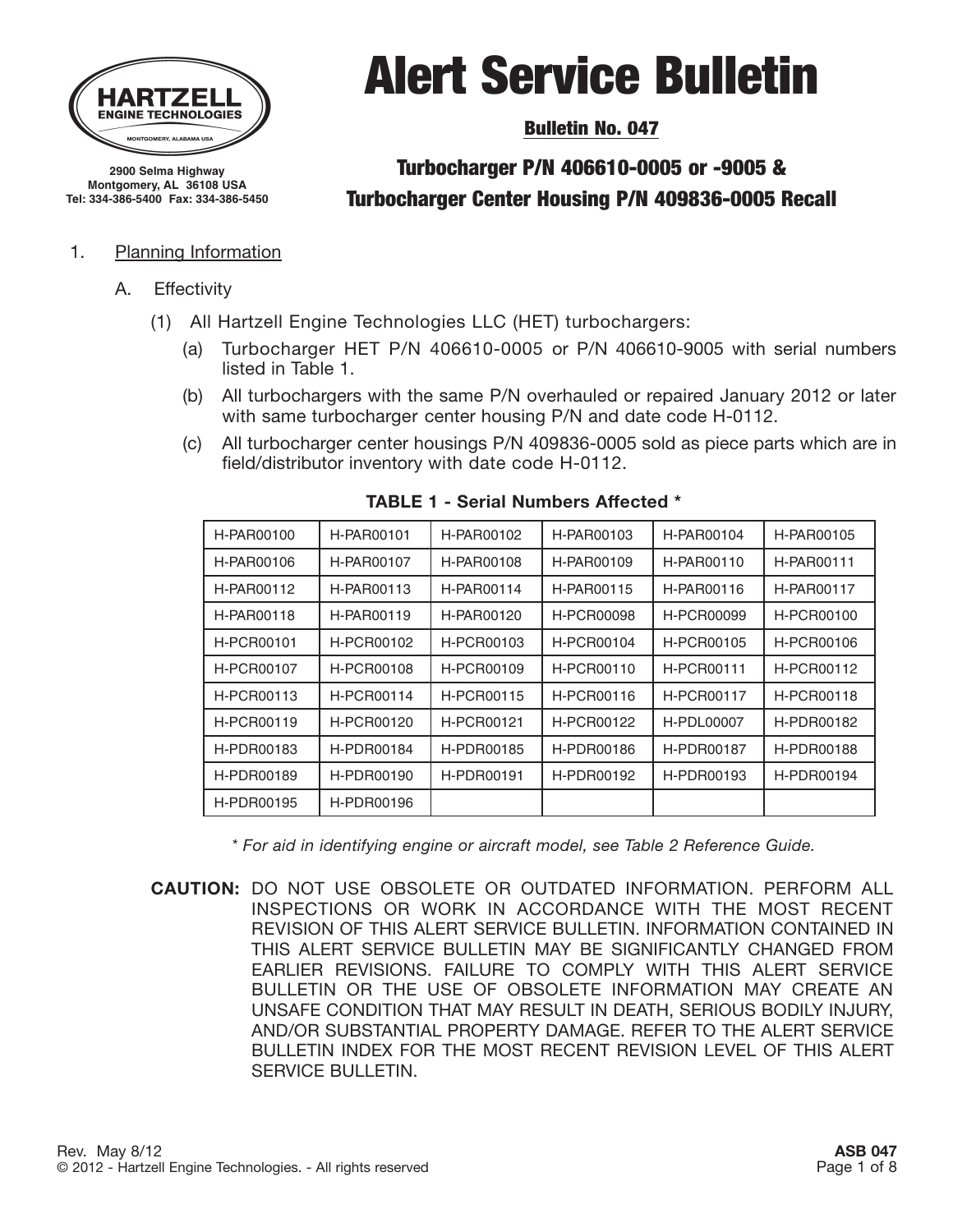### Bulletin No. 047 Turbocharger P/N 406610-0005 or -9005 & Turbocharger Center Housing P/N 409836-0005 Recall

- B. Concurrent Requirements
	- (1) None
- C. Reason
	- (1) Hartzell Engine Technologies has discovered that the oil passage in the turbocharger center housing, HET P/N 406610-0005 and 406610-9005, may have been incorrectly located. This oil passage feeds oil to the journal bearings.
	- (2) This condition may also be present in the turbocharger center housings P/N 409836-0005 sold to the field as piece parts. These turbocharger center housings are stamped with a date code of H-0112.
	- (3) This condition may restrict oil flow to the journal bearings which will damage or destroy the bearings quickly. The result may cause seizure of the turbocharger with subsequent engine power reduction or engine oil starvation.
	- (4) The affected turbochargers and/or turbocharger center housings are being recalled to assure that the oil passage has been properly located and to remove them from service if they are not properly located.
	- (5) Regulatory action is unknown at this time.
- D. Description
	- (1) This Alert Service Bulletin is being issued to mandate the return of turbocharger HET P/N 406610-0005 or 406610-9005 with serial numbers listed in Table 1 and turbocharger center housings P/N 409836-0005 sold as piece parts identified with date code H-0112 that are in distributor or field inventory.
- E. Compliance
	- (1) Prior to next flight, remove turbocharger HET P/N 406610-0005 or P/N 406610-9005, with serial numbers as listed in Table 1 from aircraft.
		- (a) Immediately return the affected turbocharger directly to HET per instructions contained in Appendix I of this Alert Service Bulletin.
	- (2) Prior to the use of or prior to next flight, any turbocharger center housing, HET P/N 409836-0005, with date codes H-0112, remove from service (see Figure 1). This applies to field service inventory or those piece parts which may have been placed in service.
		- (a) Return the affected turbocharger center housing or complete turbocharger (as may be applicable) through place of purchase immediately but not to exceed thirty (30) days from the effective date of this Alert Service Bulletin.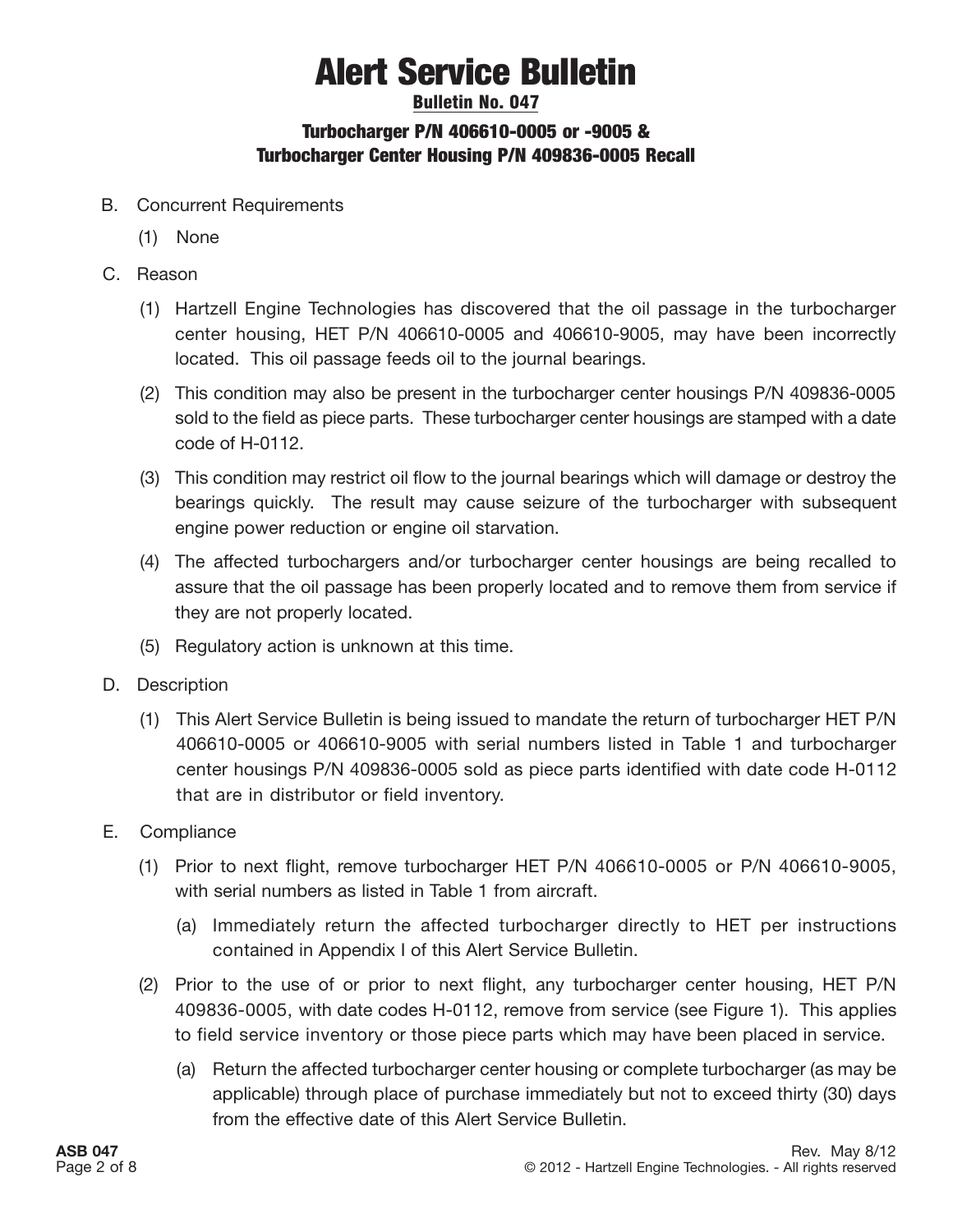### Bulletin No. 047 Turbocharger P/N 406610-0005 or -9005 & Turbocharger Center Housing P/N 409836-0005 Recall

- F. Approval
	- (1) FAA approval has been obtained on technical data in this publication that affects type design.
- G. Manpower
	- (1) Refer to aircraft or engine labor time or service manuals for estimates regarding labor requirements. Refer to Appendix I.
	- (2) Negligible for return of parts in inventory.
- H. References
- **CAUTION:** DO NOT USE OBSOLETE OR OUTDATED INFORMATION. PERFORM ALL INSPECTIONS OR WORK IN ACCORDANCE WITH THE MOST RECENT REVISION OF A DOCUMENT.
	- (1) HET 400600-0000 Turbocharger Overhaul & Maintenance Manual
	- (2) Applicable Continental Motors engine maintenance manual
	- (3) Applicable Cessna maintenance manual
	- I. Other Publications Affected
		- (1) None
	- J. Weight and Balance
		- (1) Not affected
- 2. Material Information
	- (1) One each, repaired or replacement Turbocharger, HET P/N 406610-0005 or P/N 406610-9005 at HET's option will be supplied directly by HET.
	- (2) One each, replacement Turbocharger Center Housing, HET P/N 409836-0005 will be supplied directly by HET or Warranty credit may be offered at HET's option.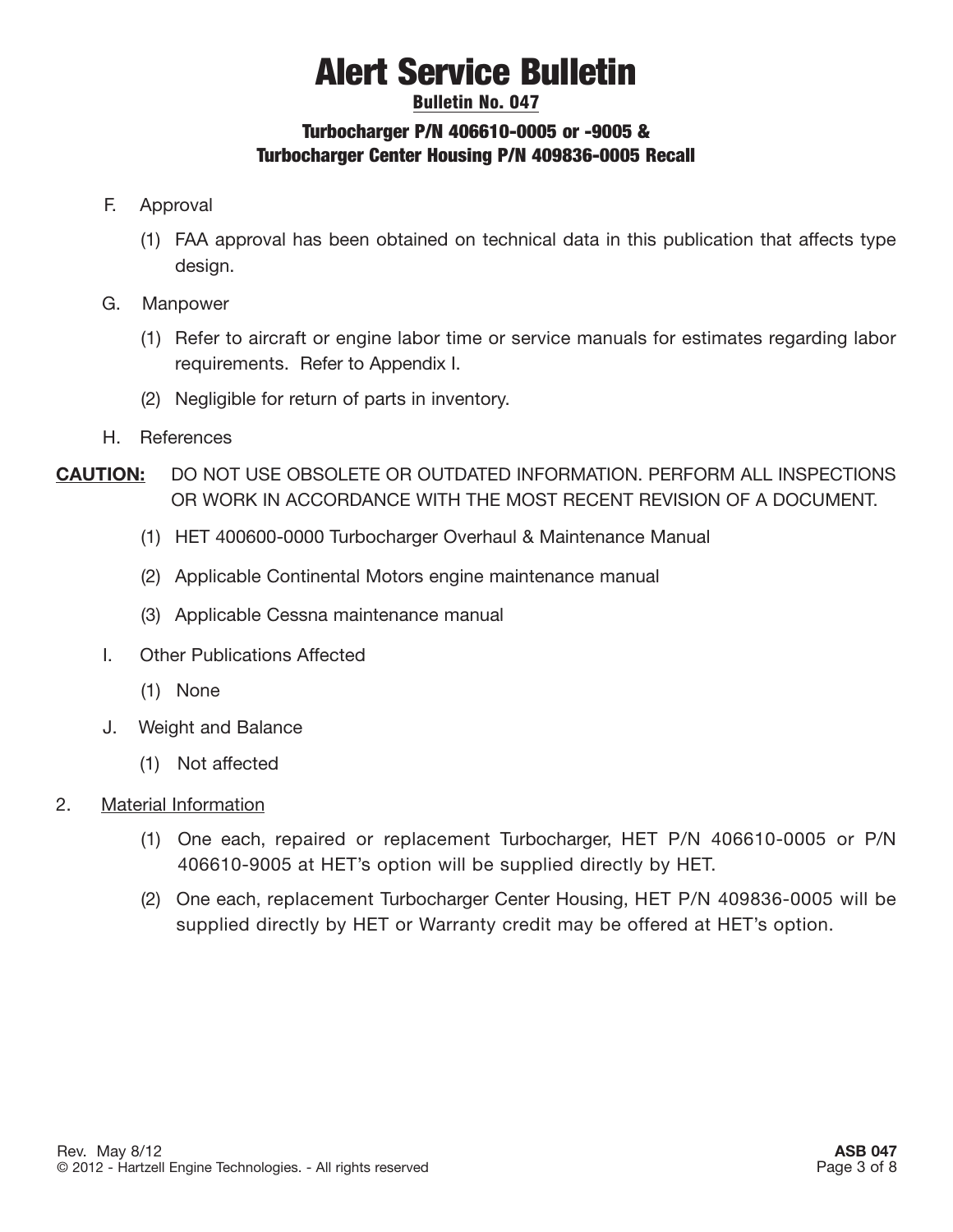#### Bulletin No. 047

### Turbocharger P/N 406610-0005 or -9005 & Turbocharger Center Housing P/N 409836-0005 Recall

#### 3. Accomplishment Instructions

- **WARNING:** THIS PROCEDURE MUST BE PERFORMED BY COMPETENT AND QUALIFIED PERSONNEL WHO ARE FAMILIAR WITH ENGINE AND AIRFRAME MAINTENANCE THAT IS SPECIFIC TO THE TURBOCHARGING SYSTEM. FAILURE TO DO SO MAY RESULT IN ECONOMIC LOSS, EQUIPMENT DAMAGE, AND/OR PHYSICAL INJURY.
- **CAUTION:** DO NOT USE OBSOLETE OR OUTDATED INFORMATION. PERFORM ALL INSPECTIONS OR WORK IN ACCORDANCE WITH THE MOST RECENT REVISION OF THIS ALERT SERVICE BULLETIN (ASB) AND THE APPLICABLE AIRCRAFT, ENGINE AND/OR HET 400600-0000 MAINTENANCE MANUAL. INFORMATION CONTAINED IN THESE MANUALS OR THIS ASB MAY BE SIGNIFICANTLY CHANGED FROM EARLIER REVISIONS. FAILURE TO COMPLY WITH THIS ASB OR THE USE OF OBSOLETE INFORMATION MAY CREATE AN UNSAFE CONDITION THAT MAY RESULT IN DEATH, SERIOUS BODILY INJURY, AND SUBSTANTIAL PROPERTY DAMAGE. REFER TO THE APPLICABLE AIRCRAFT, ENGINE, AND/OR THE HET 400600-0000 MAINTENANCE MANUAL INDEX FOR THE MOST RECENT REVISION LEVEL OF THE PUBLICATION.
	- A. Inspection
- **CAUTION:** DO NOT RELY ON THE AIRCRAFT OR THE ENGINE PAPERWORK ALONE WHEN IDENTIFYING THE TURBOCHARGER SERIAL NUMBER.
	- (1) Access the aircraft turbocharger in accordance with the instructions contained in the aircraft maintenance manual.
	- (2) Locate turbocharger part number and serial number found on the data plate and determine if it is an affected serial number.
		- (a) If the serial number **is not listed** in Table 1 and **no** overhaul or repair was done January 2012 or later proceed to "Return to Service".
		- (b) If the serial number **is listed** in Table 1, continue with Corrective Action 1.
		- (c) If the turbocharger was overhauled or repaired January 2012 or later, then determine the center housing date code by removing the oil drain fitting (see Fig. 1).
			- (i) If date code H-0112 is found, continue with Corrective Action 2.
			- (ii) If a date code other than H-0112 is found reconnect the oil drain fitting per applicable aircraft and/or engine manufacturer's maintenance manuals or service instructions. Proceed to "Return to Service".
	- (3) Identify turbocharger center housings with date codes of H-0112.
		- (a) If a suspect turbocharger center housing is found in inventory, as piece part or as part of complete turbocharger assembly, continue with Corrective Action 3.
		- (b) If a suspect turbocharger center housing is no longer in inventory and has been placed in service it will be necessary to locate the turbocharger and verify center housing date code by removing the oil drain fitting (see Fig. 1).
			- (i) If date code H-0112 is found, continue with Corrective Action 2.
			- (ii) If a date code other than H-0112 is found reconnect the oil drain fitting per applicable aircraft and/or engine manufacturer's maintenance manuals or service instructions. Proceed to "Return to Service".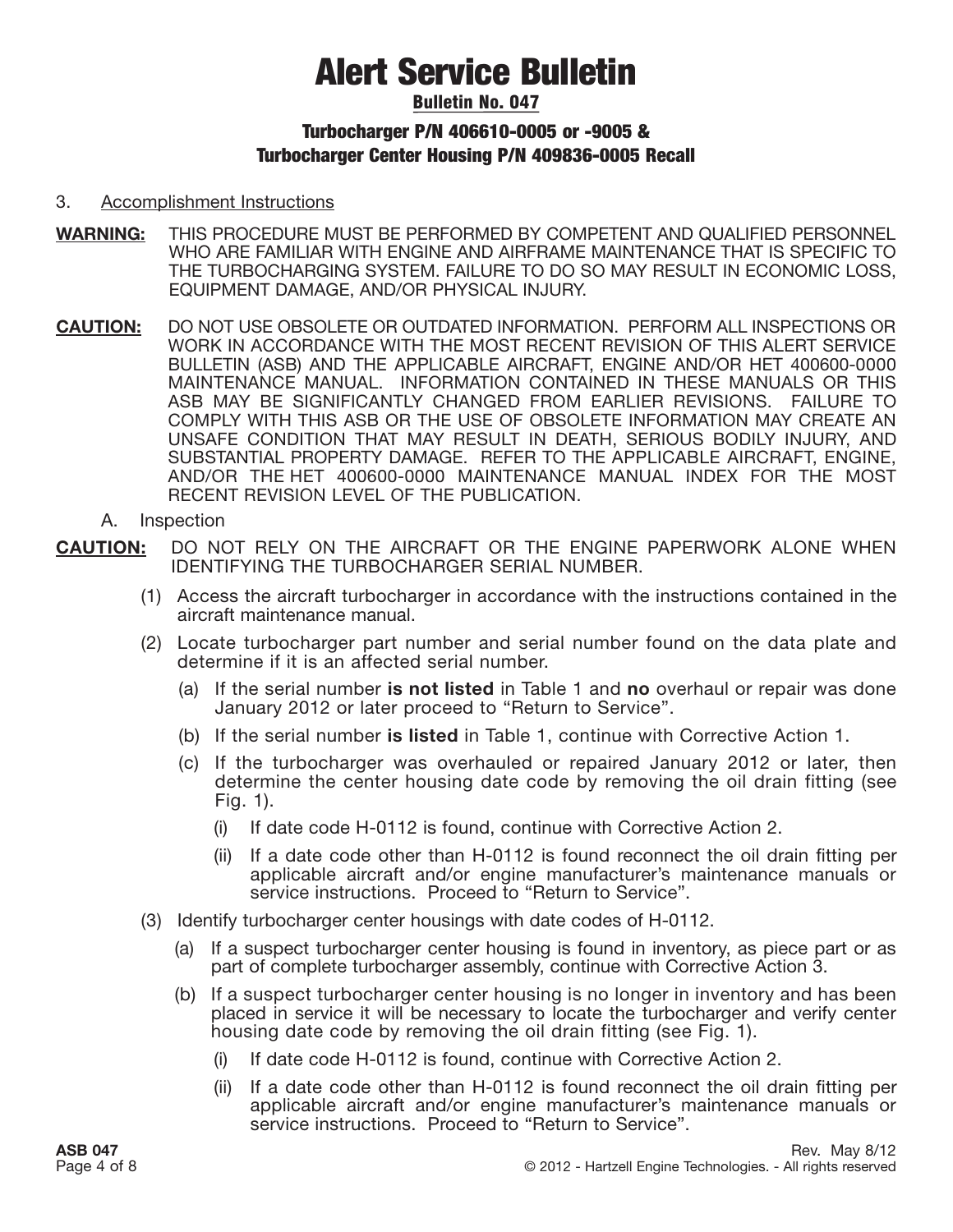### Bulletin No. 047 Turbocharger P/N 406610-0005 or -9005 & Turbocharger Center Housing P/N 409836-0005 Recall

- B. Corrective Action:
	- (1) If it has been determined that the turbocharger HET P/N 406610-0005 or P/N 406610-9005 listed in Table 1 is affected it must be removed and returned to HET. Inspection and repair may only be performed at the HET factory. Special arrangement requests may be made in writing for international customers. All turbochargers will be returned as a REPAIRED component and will retain the time in service (TIS) as shipped. Removal must be in accordance with the applicable aircraft and/or engine manufacturer's maintenance manuals or service instructions. *Do not return fittings, oil reservoir, or other engine or airframe parts as they cannot be returned back to the customer.*
	- (2) If an affected turbocharger center housing obtained as a piece part was placed in service it must be replaced immediately. Contact HET product support at 334-386-5441 for disposition.
	- (3) Return any turbocharger center housing HET P/N 409836-0005 with date code H-0112 within thirty (30) days from the date of this Alert Service Bulletin through the point of purchase.
	- (4) Upon receipt of repaired turbocharger, check that the unit is received in undamaged condition with proper paperwork.
	- (5) Utilizing the applicable aircraft and/or engine manufacturer's maintenance manuals or service instructions, re-install the turbocharger assembly and proceed to "Return to Service".
- C. Return to Service
	- (1) After the turbocharger has been properly installed, the aircraft will be ready for "return to service".
	- (2) Perform the recommended turbocharger operational tests in accordance Hartzell Engine Technologies Service Bulletin 23.
		- (a) The operational tests consist of turbocharger pre-lubrication, ground running tests, and operational flight test.
		- (b) Make sure no air, exhaust, or oil leaks are present.
	- (3) Using the applicable aircraft and engine manufacturer's maintenance manuals of the latest revision, install any portion of the aircraft that was removed to gain access.
- D. Upon successful completion of this Alert Service Bulletin per the applicable compliance listed, make an appropriate log book entry.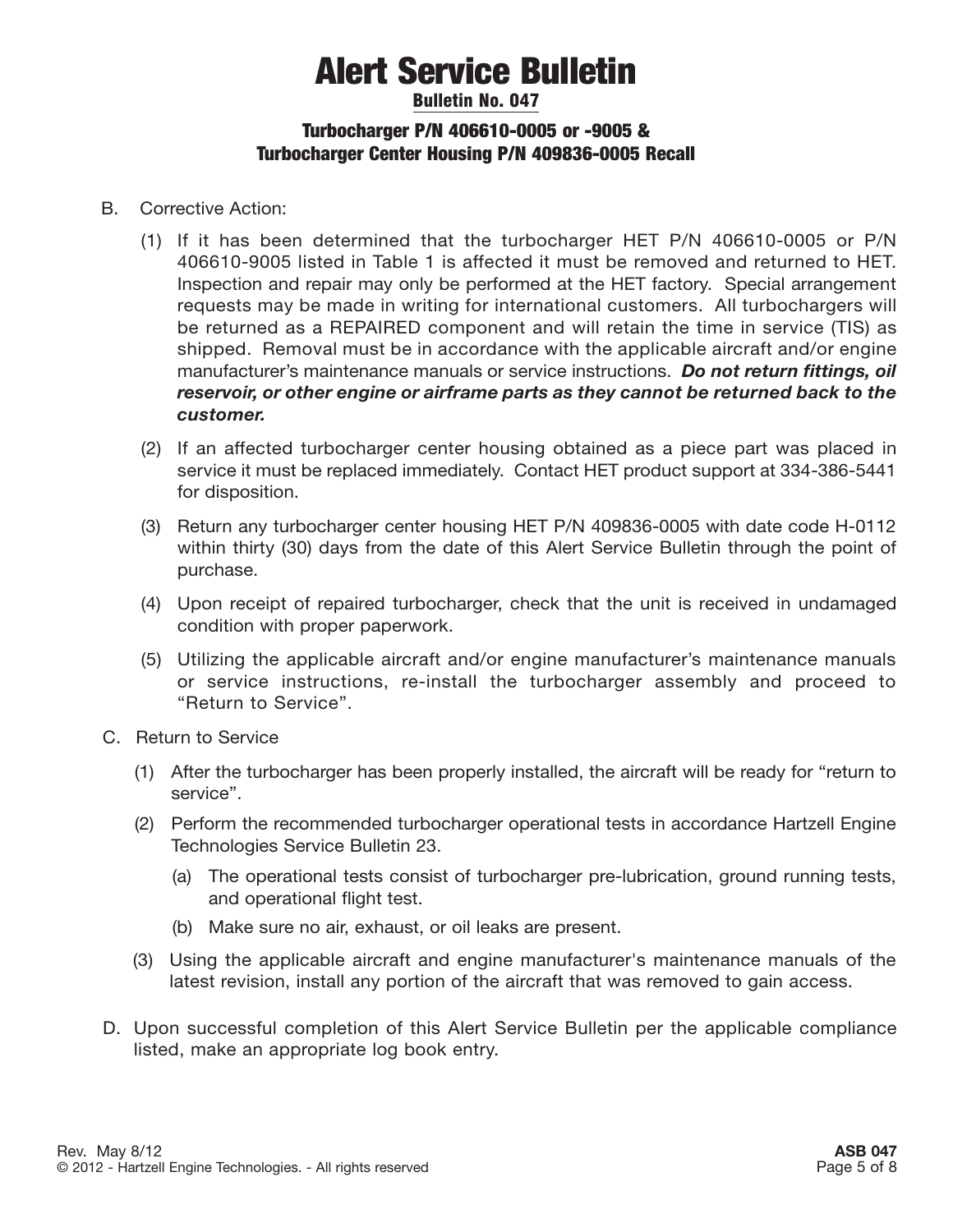### Bulletin No. 047 Turbocharger P/N 406610-0005 or -9005 & Turbocharger Center Housing P/N 409836-0005 Recall

#### 4. Contact Information:

- A. All communications regarding this Alert Service Bulletin, must be placed either through Hartzell Engine Technologies Technical Support at (888) 461-6077 or via Fax (334) 386-5450. For the Warranty department, (334) 386-5441.
- B. Written communications must be placed through Hartzell Engine Technologies Technical Support, 2900 Selma Highway, Montgomery, AL 36108, USA.
- C. If E-mail communication is desired, go to our website:http://www.hartzellenginetech.com and select "contact" and follow the instructions.
- D. If returning the turbocharger for repair or replacement, return to:

Hartzell Engine Technologies LLC 2900 Selma Highway Montgomery, AL 36108, USA.

Attention: Warranty / ASB 047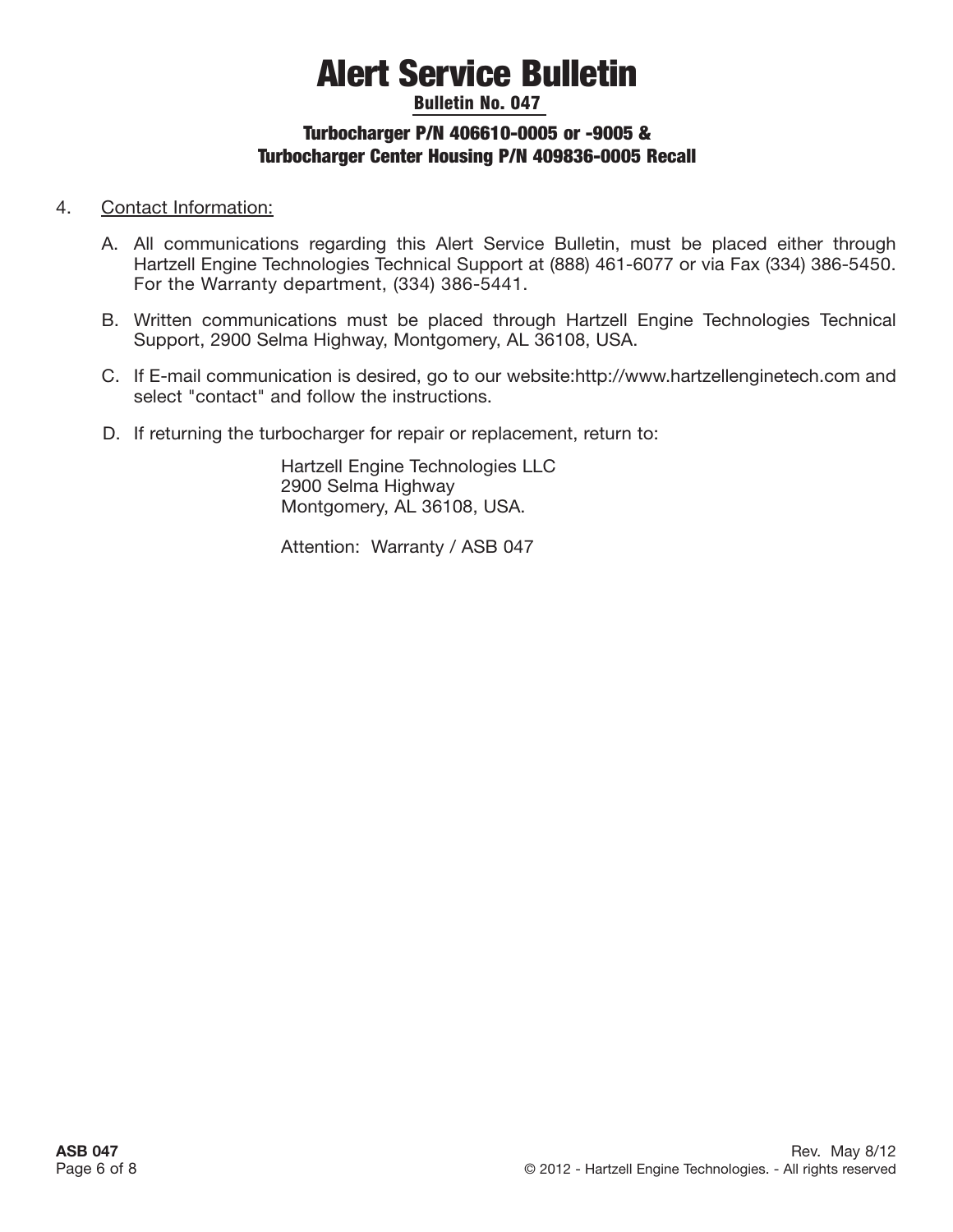### Bulletin No. 047

### Turbocharger P/N 406610-0005 or -9005 & Turbocharger Center Housing P/N 409836-0005 Recall

| <b>T/C Center Housing P/N</b> | <b>Turbocharger P/N</b>                    | <b>Engine Model</b> | Cessna Aircraft (not limited to)                |
|-------------------------------|--------------------------------------------|---------------------|-------------------------------------------------|
| 409836-0005                   | 406610-0005<br>406610-9005<br>C295001-0101 | <b>TSIO-520-C</b>   | T206 A-C (66 - 68) include prefix $T(P, U)$     |
| 409836-0005                   | 406610-0005<br>406610-9005<br>C295001-0101 | <b>TSIO-520-C</b>   | T206 D-E & F $(69 - 76)$ include prefix T(P, U) |
| 409836-0005                   | 406610-0005<br>406610-9005<br>C295001-0101 | <b>TSIO-520-M</b>   | TU206 G (77 & UP) include prefix                |
| 409836-0005                   | 406610-0005<br>406610-9005<br>C295001-0101 | <b>TSIO-520-G</b>   | T207 (70 - 76)                                  |
| 409836-0005                   | 406610-0005<br>406610-9005<br>C295001-0101 | <b>TSIO-520-M</b>   | T207 (77 & UP)                                  |
| 409836-0005                   | 406610-0005<br>406610-9005<br>C295001-0101 | <b>TSIO-520-C</b>   | T210 F-H (66 - 68)                              |
| 409836-0005                   | 406610-0005<br>406610-9005<br>C295001-0101 | <b>TSIO-520-H</b>   | T210 J-L (69 - 76)                              |
| 409836-0005                   | 406610-0005<br>406610-9005<br>C295001-0101 | <b>TSIO-520-R</b>   | T210 M-N (77 - UP)                              |

**Table 2 - Aircraft / Engine Reference Guide\***

\* Use for reference purposes only.

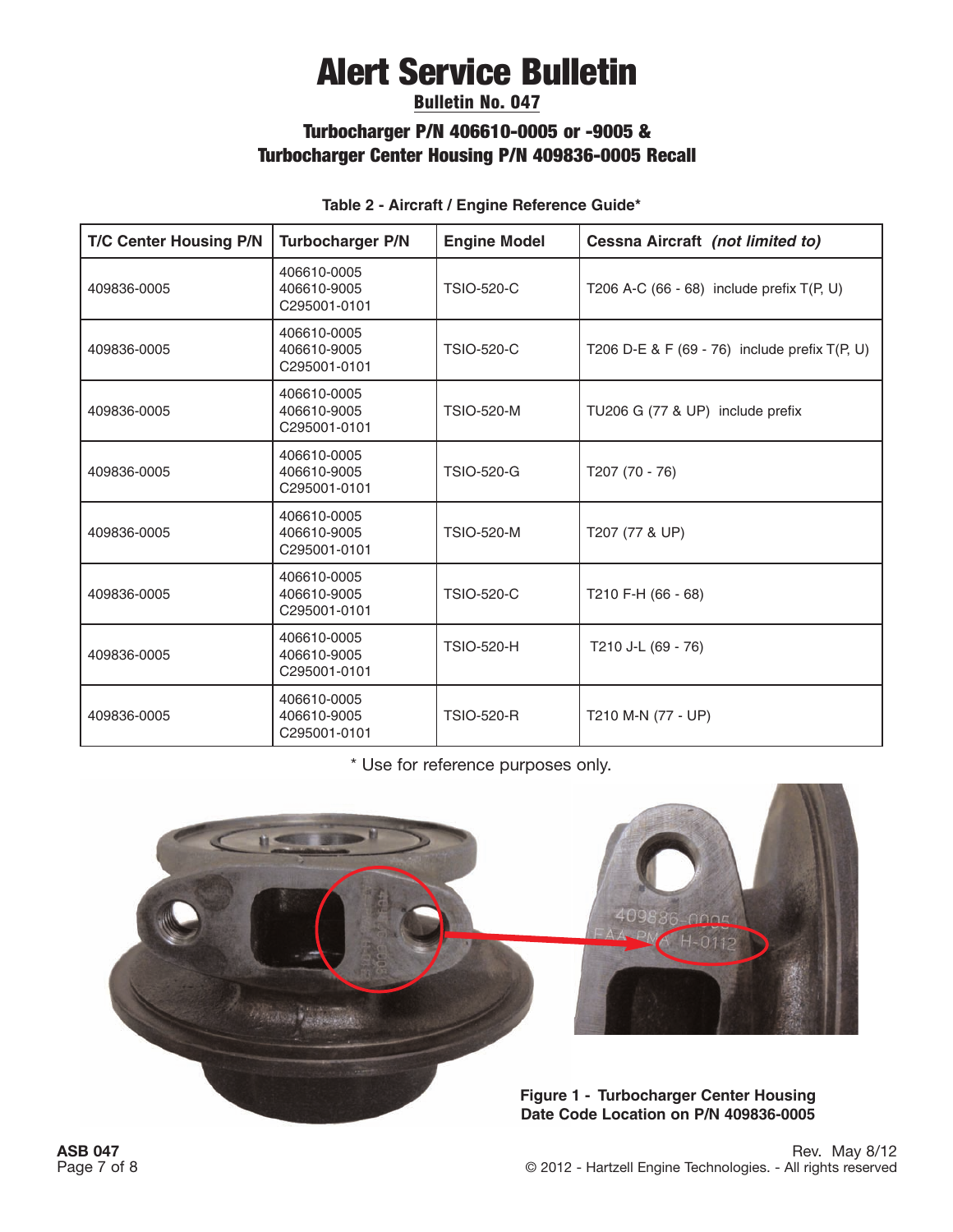Bulletin No. 047 Turbocharger P/N 406610-0005 or -9005 & Turbocharger Center Housing P/N 409836-0005 Recall

**Intentionally Left Blank**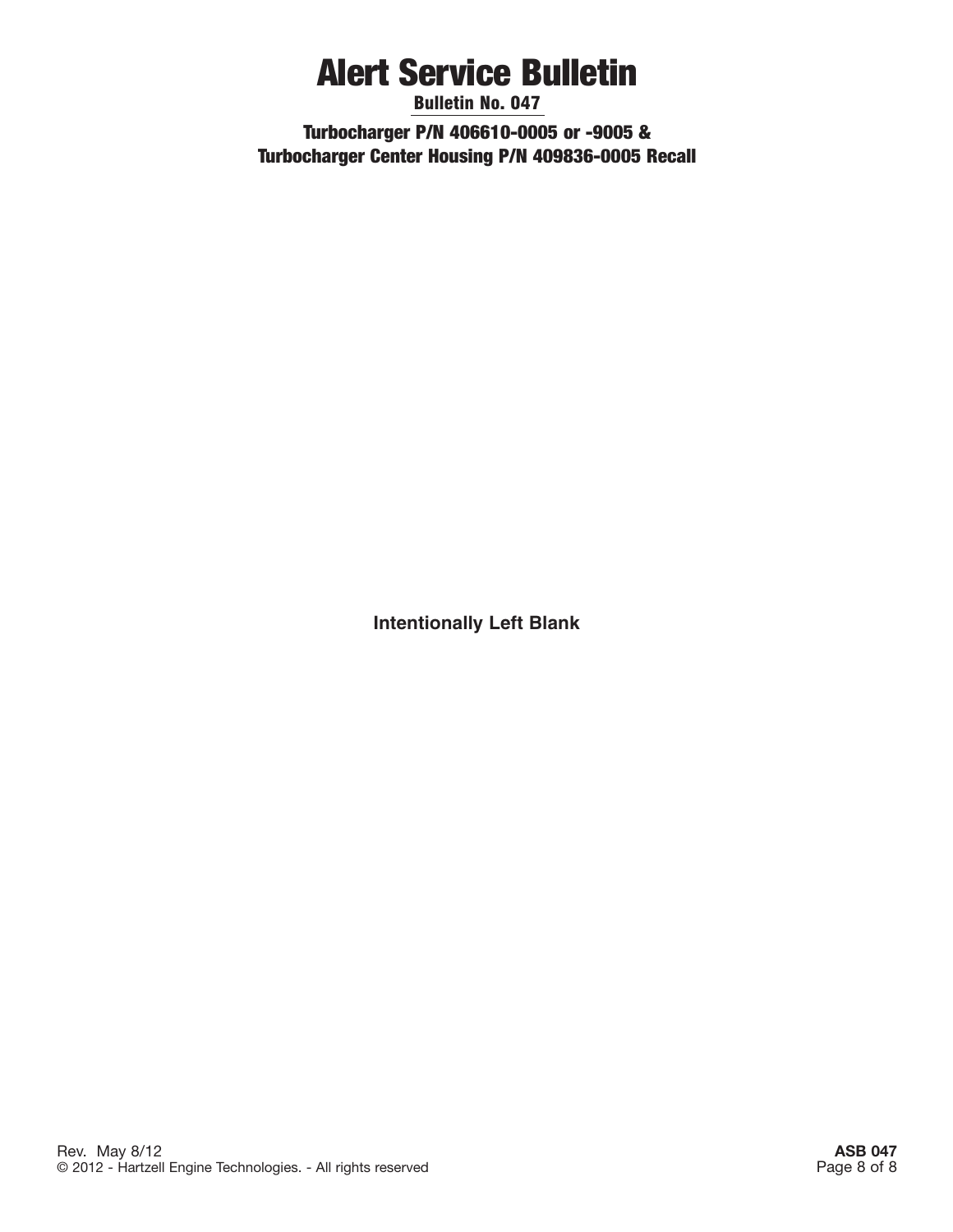## APPENDIX I - ASB 047

**COMMERCIAL ASSISTANCE:**

In addition to warranty coverage provided by the HET Limited Warranty, HET will provide additional commercial assistance to comply with ASB 047 under the terms outlined in this Appendix.

**Commercial Assistance:** The following will be provided with the submission of a completed PPCR (Attachment A, Sections I, II and III) along with copies of invoices showing breakdown of labor charges and log book entries. This will serve as a claim form when received by HET's warranty department. **Any commercial assistance or other consideration shall expire twelve (12) calender months from the original publish date of ASB 047.**

If the affected turbocharger is returned to HET, it will be repaired and qualify for commercial assistance per the terms herein. Typical turn around time is expected to be 72 - 96 hours from receipt of the turbocharger.

If the affected turbocharger is not returned to HET for repair, commercial assistance will not be provided.

**International customers** unable to return affected turbochargers will require special approval and arrangements. Contact HET Customer Services at (334) 386-5441 or e-mail warranty@hartzellenginetech.com for details.

**Identification**: Labor is negligible.

**Removal & Installation**: For affected turbocharger, up to four (4) hours @ \$75 per hour (up to \$300 max). **(includes gaining access)** This commercial assistance is for affected HET turbocharger only, no commercial assistance will allowed for turbochargers overhauled or repaired by others.

#### **WARRANTY STATEMENT:**

- A. The sole warranty for the actions within this Service Bulletin are contained in the HET Limited Warranty Policy issued with the purchase of each new or rebuilt turbocharger (see terms and conditions therein).
- B. Commercial assistance may apply as stated in Appendix 1. Attachment A of ASB 047 is required.
- C. Issuance of this Service Bulletin in no way constitutes an implied or expressed warranty of any kind.
- D. This publication does not imply or state any responsibility for the workmanship of any person or entity performing work or maintenance on the engine or aircraft electrical system.

#### **SHIPPING INFORMATION: (when returning to HET)**

The affected turbocharger must be securely packed and packaged so no damage will occur. A copy of "Attachment A" must have "Sections I, II and III" filled out completely and placed inside the shipping container. The turbocharger must be received assembled and undamaged to qualify for repair. Address package to Hartzell Engine Technologies LLC, Warranty Department, 2900 Selma Highway, Montgomery, AL 36108, USA. Also mark "WARRANTY DEPT / ASB 047" clearly on the outside of the shipping container. **HET will only pay for return shipping by the same method as received. (next day, ground, etc.)**

#### **CONTACT INFORMATION:**

All communications regarding this service bulletin, must be placed either through Hartzell Engine Technologies Technical Support at (888) 461-6077 or via Fax (334) 386-5450. For the Warranty department, (334) 386-5441. Written communications must be placed through Hartzell Engine Technologies Technical Support, 2900 Selma Highway, Montgomery, AL 36108, USA.

If e-mail communication is desired, submit e-mail to: warranty@hartzellenginetech.com.